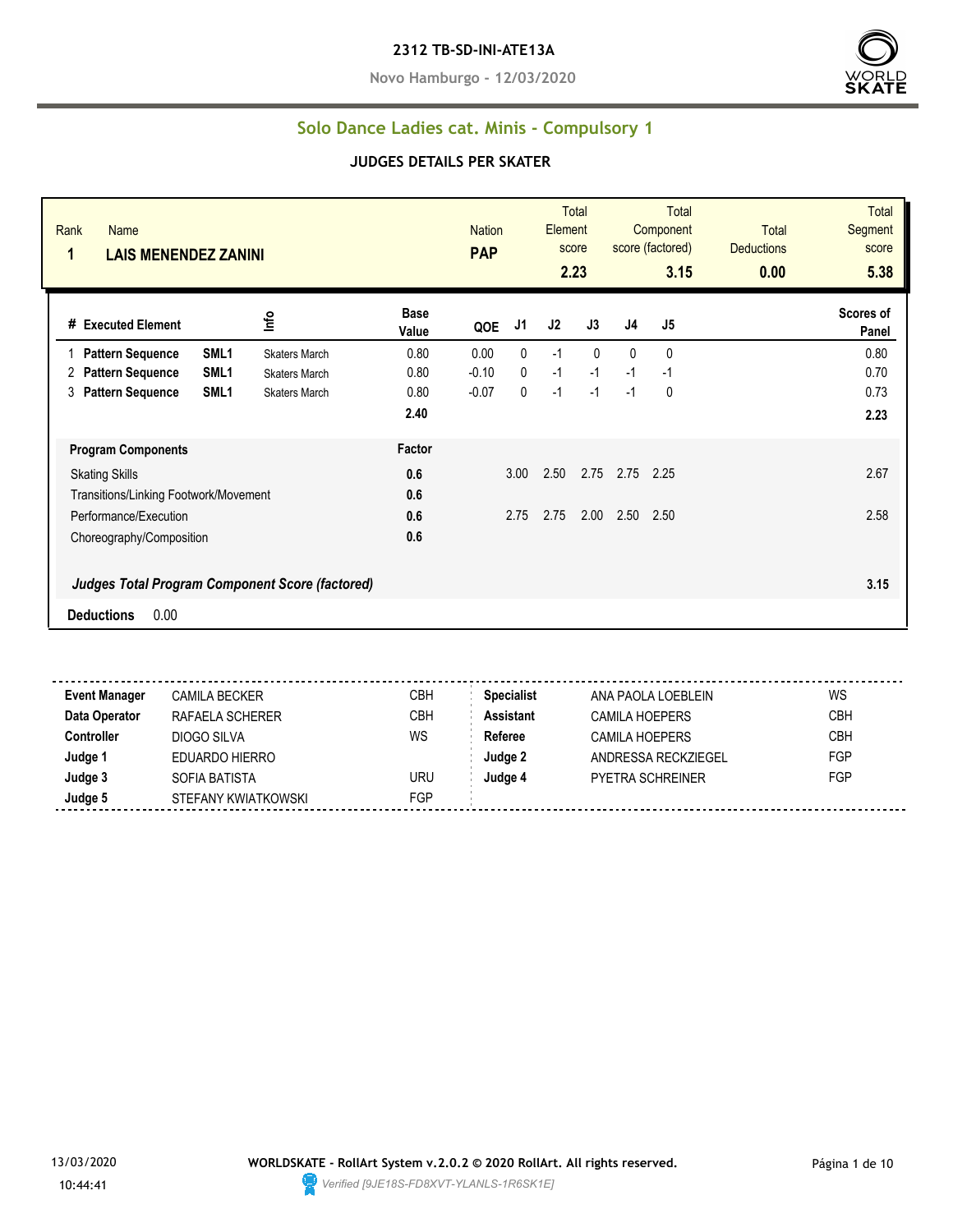| Rank<br><b>Name</b><br>$\overline{2}$ | <b>HELENA SILVEIRA LISAKOWSKI</b>                      |                      | <b>Nation</b><br><b>PAP</b> | <b>Total</b><br>Element<br>score<br>2.13 |      |              | <b>Total</b><br>Component<br>score (factored)<br>2.85 |             | <b>Total</b><br><b>Deductions</b><br>0.00 | <b>Total</b><br><b>Segment</b><br>score<br>4.98 |
|---------------------------------------|--------------------------------------------------------|----------------------|-----------------------------|------------------------------------------|------|--------------|-------------------------------------------------------|-------------|-------------------------------------------|-------------------------------------------------|
| <b>Executed Element</b><br>#          | ٩ų                                                     | <b>Base</b><br>Value | QOE                         | J1                                       | J2   | J3           | J <sub>4</sub>                                        | J5          |                                           | Scores of<br>Panel                              |
| <b>Pattern Sequence</b>               | SML <sub>1</sub><br><b>Skaters March</b>               | 0.80                 | $-0.10$                     | $-1$                                     | $-2$ | $\mathbf{0}$ | $-2$                                                  | 0           |                                           | 0.70                                            |
| <b>Pattern Sequence</b><br>2          | SML <sub>1</sub><br><b>Skaters March</b>               | 0.80                 | $-0.07$                     | $-1$                                     | $-1$ | $\mathbf{0}$ | $-2$                                                  | 0           |                                           | 0.73                                            |
| <b>Pattern Sequence</b><br>3          | SML <sub>1</sub><br><b>Skaters March</b>               | 0.80                 | $-0.10$                     | $-1$                                     | $-1$ | $-1$         | $-2$                                                  | $\mathbf 0$ |                                           | 0.70                                            |
|                                       |                                                        | 2.40                 |                             |                                          |      |              |                                                       |             |                                           | 2.13                                            |
| <b>Program Components</b>             |                                                        | Factor               |                             |                                          |      |              |                                                       |             |                                           |                                                 |
| <b>Skating Skills</b>                 |                                                        | 0.6                  |                             | 2.50                                     | 2.50 | 2.50         | 2.25                                                  | 2.25        |                                           | 2.42                                            |
| Transitions/Linking Footwork/Movement |                                                        | 0.6                  |                             |                                          |      |              |                                                       |             |                                           |                                                 |
| Performance/Execution                 |                                                        | 0.6                  |                             | 2.25                                     | 2.50 | 2.25         | 2.25                                                  | 2.50        |                                           | 2.33                                            |
| Choreography/Composition              |                                                        | 0.6                  |                             |                                          |      |              |                                                       |             |                                           |                                                 |
|                                       | <b>Judges Total Program Component Score (factored)</b> |                      |                             |                                          |      |              |                                                       |             |                                           | 2.85                                            |
| 0.00<br><b>Deductions</b>             |                                                        |                      |                             |                                          |      |              |                                                       |             |                                           |                                                 |

| <b>Event Manager</b> | <b>CAMILA BECKER</b> | СВН        | <b>Specialist</b> | ANA PAOLA LOEBLEIN      | WS         |
|----------------------|----------------------|------------|-------------------|-------------------------|------------|
| Data Operator        | RAFAELA SCHERER      | CBH        | <b>Assistant</b>  | CAMILA HOEPERS          | <b>CBH</b> |
| <b>Controller</b>    | DIOGO SILVA          | WS         | Referee           | <b>CAMILA HOEPERS</b>   | <b>CBH</b> |
| Judge 1              | EDUARDO HIERRO       |            | Judge 2           | ANDRESSA RECKZIEGEL     | FGP        |
| Judge 3              | SOFIA BATISTA        | uru        | Judge 4           | <b>PYETRA SCHREINER</b> | FGP        |
| Judge 5              | STEFANY KWIATKOWSKI  | <b>FGP</b> |                   |                         |            |

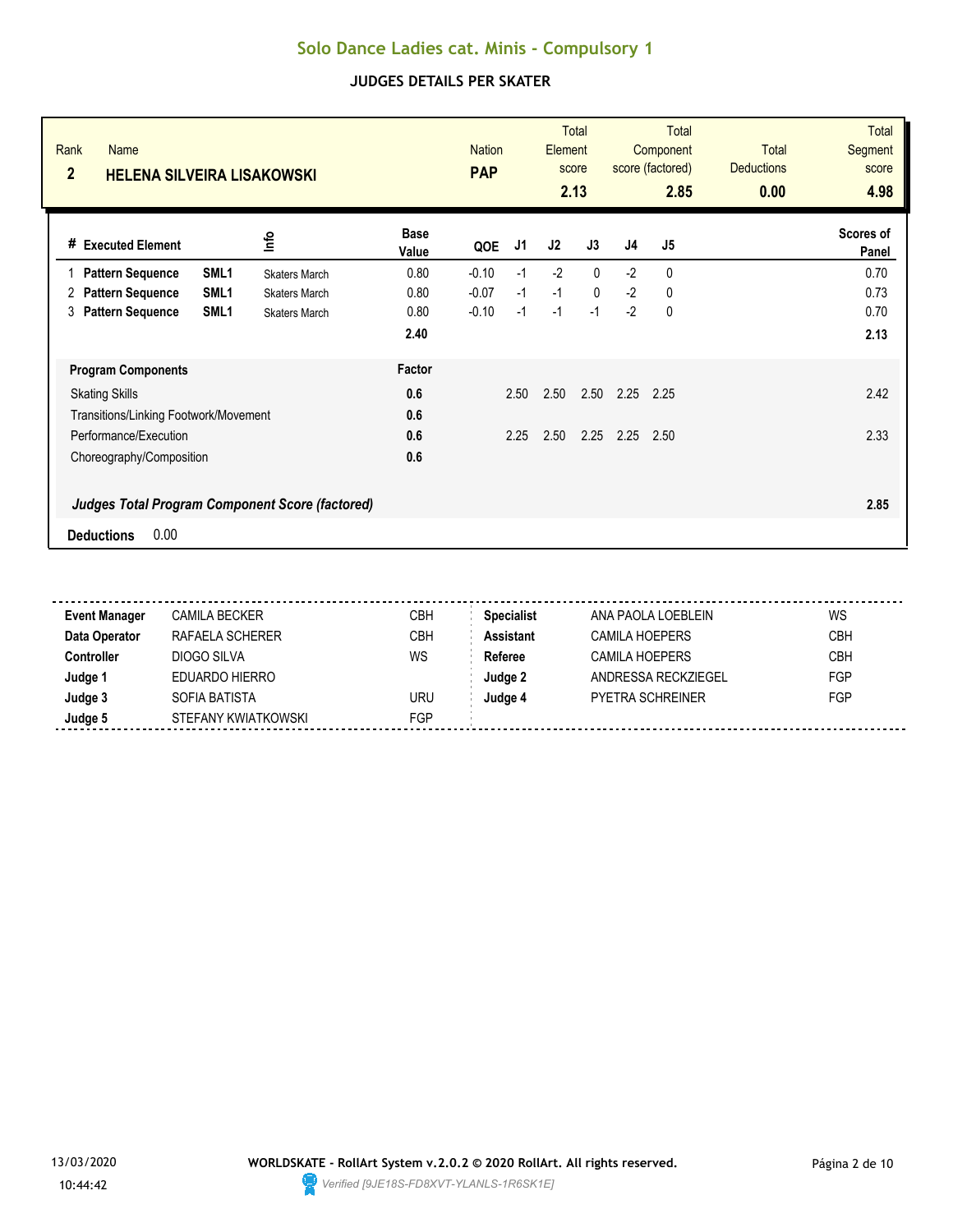| Rank<br>Name<br>3<br><b>ANA FERREIRA LUBINI</b>                          |                      | <b>Nation</b><br><b>EPA</b> |             | <b>Total</b><br>Element<br>score<br>1.70 |              | <b>Total</b><br>Component<br>score (factored)<br>2.85 |                | <b>Total</b><br><b>Deductions</b><br>0.00 | <b>Total</b><br><b>Segment</b><br>score<br>4.55 |
|--------------------------------------------------------------------------|----------------------|-----------------------------|-------------|------------------------------------------|--------------|-------------------------------------------------------|----------------|-------------------------------------------|-------------------------------------------------|
| <u>lnfo</u><br><b>Executed Element</b><br>#                              | <b>Base</b><br>Value | QOE                         | J1          | J <sub>2</sub>                           | J3           | J <sub>4</sub>                                        | J <sub>5</sub> |                                           | <b>Scores of</b><br>Panel                       |
| <b>Pattern Sequence</b><br><b>SMLB</b><br><b>Skaters March</b>           | 0.50                 | $-0.07$                     | $-1$        | $-1$                                     | $\mathbf{0}$ | $-1$                                                  | 0              |                                           | 0.43                                            |
| <b>Pattern Sequence</b><br>SML <sub>1</sub><br>2<br><b>Skaters March</b> | 0.80                 | 0.00                        | $-1$        | 0                                        | $\mathbf{0}$ | $\mathbf{0}$                                          | 0              |                                           | 0.80                                            |
| <b>Pattern Sequence</b><br><b>SMLB</b><br>3<br><b>Skaters March</b>      | 0.50                 | $-0.03$                     | $\mathbf 0$ | $-1$                                     | $\mathbf{0}$ | $-1$                                                  | 0              |                                           | 0.47                                            |
|                                                                          | 1.80                 |                             |             |                                          |              |                                                       |                |                                           | 1.70                                            |
| <b>Program Components</b>                                                | Factor               |                             |             |                                          |              |                                                       |                |                                           |                                                 |
| <b>Skating Skills</b>                                                    | 0.6                  |                             | 2.50        | 2.50                                     | 2.50         | 2.50                                                  | 2.50           |                                           | 2.50                                            |
| Transitions/Linking Footwork/Movement                                    | 0.6                  |                             |             |                                          |              |                                                       |                |                                           |                                                 |
| Performance/Execution                                                    | 0.6                  |                             | 2.25        | 2.25                                     | 2.25         | 2.25                                                  | 2.25           |                                           | 2.25                                            |
| Choreography/Composition                                                 | 0.6                  |                             |             |                                          |              |                                                       |                |                                           |                                                 |
| <b>Judges Total Program Component Score (factored)</b>                   |                      |                             |             |                                          |              |                                                       |                |                                           | 2.85                                            |
| 0.00<br><b>Deductions</b>                                                |                      |                             |             |                                          |              |                                                       |                |                                           |                                                 |

| <b>Event Manager</b> | <b>CAMILA BECKER</b> | СВН        | <b>Specialist</b> | ANA PAOLA LOEBLEIN      | WS         |
|----------------------|----------------------|------------|-------------------|-------------------------|------------|
| Data Operator        | RAFAELA SCHERER      | CBH        | <b>Assistant</b>  | CAMILA HOEPERS          | <b>CBH</b> |
| <b>Controller</b>    | DIOGO SILVA          | WS         | Referee           | <b>CAMILA HOEPERS</b>   | <b>CBH</b> |
| Judge 1              | EDUARDO HIERRO       |            | Judge 2           | ANDRESSA RECKZIEGEL     | FGP        |
| Judge 3              | SOFIA BATISTA        | uru        | Judge 4           | <b>PYETRA SCHREINER</b> | FGP        |
| Judge 5              | STEFANY KWIATKOWSKI  | <b>FGP</b> |                   |                         |            |

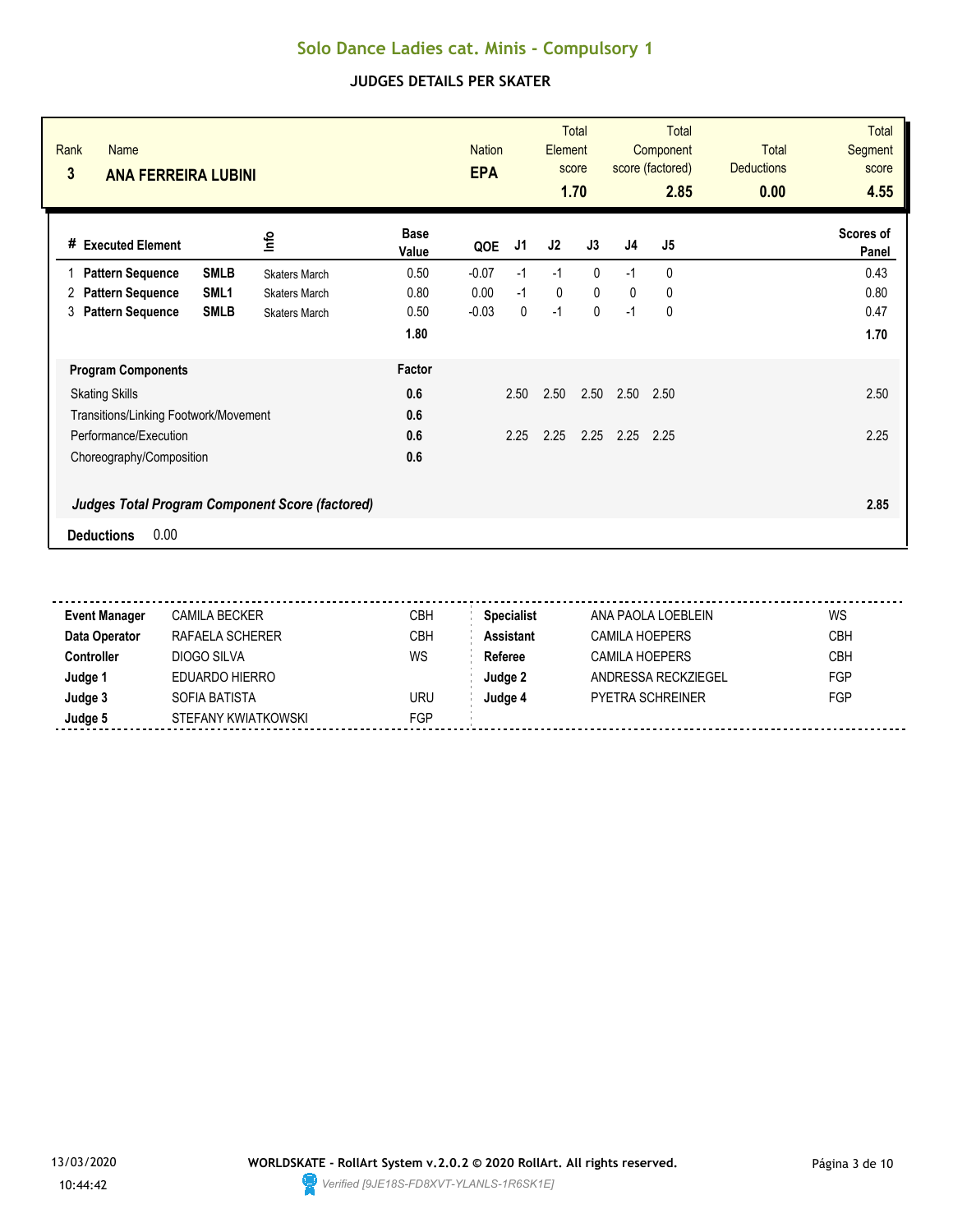| Rank<br><b>Name</b><br>4              | <b>EDUARDA BASSO CIVA</b>                              |                      | <b>Nation</b><br><b>CEM</b> |      | <b>Total</b><br>Element<br>score<br>1.27 |              | <b>Total</b><br>Component<br>score (factored)<br>2.65 |      | <b>Total</b><br><b>Deductions</b><br>0.00 | <b>Total</b><br>Segment<br>score<br>3.92 |
|---------------------------------------|--------------------------------------------------------|----------------------|-----------------------------|------|------------------------------------------|--------------|-------------------------------------------------------|------|-------------------------------------------|------------------------------------------|
| <b>Executed Element</b><br>#          | ٩ų                                                     | <b>Base</b><br>Value | QOE                         | J1   | J <sub>2</sub>                           | J3           | J <sub>4</sub>                                        | J5   |                                           | Scores of<br>Panel                       |
| <b>Pattern Sequence</b><br>1          | <b>SMLB</b><br><b>Skaters March</b>                    | 0.50                 | $-0.03$                     | $-1$ | $-1$                                     | $\mathbf{0}$ | $\mathbf{0}$                                          | 0    |                                           | 0.47                                     |
| <b>Pattern Sequence</b><br>2          | <b>SMLB</b><br><b>Skaters March</b>                    | 0.50                 | $-0.10$                     | $-1$ | $-1$                                     | $-1$         | $-1$                                                  | $-1$ |                                           | 0.40                                     |
| <b>Pattern Sequence</b><br>3          | <b>SMLB</b><br><b>Skaters March</b>                    | 0.50                 | $-0.10$                     | $-1$ | $-1$                                     | $-1$         | $-1$                                                  | $-1$ |                                           | 0.40                                     |
|                                       |                                                        | 1.50                 |                             |      |                                          |              |                                                       |      |                                           | 1.27                                     |
| <b>Program Components</b>             |                                                        | Factor               |                             |      |                                          |              |                                                       |      |                                           |                                          |
| <b>Skating Skills</b>                 |                                                        | 0.6                  |                             | 2.25 | 2.25                                     | 2.50         | 2.50                                                  | 1.75 |                                           | 2.33                                     |
| Transitions/Linking Footwork/Movement |                                                        | 0.6                  |                             |      |                                          |              |                                                       |      |                                           |                                          |
| Performance/Execution                 |                                                        | 0.6                  |                             | 2.00 | 2.25                                     | 2.00         | 2.50                                                  | 1.75 |                                           | 2.08                                     |
| Choreography/Composition              |                                                        | 0.6                  |                             |      |                                          |              |                                                       |      |                                           |                                          |
|                                       | <b>Judges Total Program Component Score (factored)</b> |                      |                             |      |                                          |              |                                                       |      |                                           | 2.65                                     |
| 0.00<br><b>Deductions</b>             |                                                        |                      |                             |      |                                          |              |                                                       |      |                                           |                                          |

| <b>Event Manager</b> | <b>CAMILA BECKER</b> | СВН        | <b>Specialist</b> | ANA PAOLA LOEBLEIN      | WS         |
|----------------------|----------------------|------------|-------------------|-------------------------|------------|
| Data Operator        | RAFAELA SCHERER      | CBH        | <b>Assistant</b>  | CAMILA HOEPERS          | <b>CBH</b> |
| <b>Controller</b>    | DIOGO SILVA          | WS         | Referee           | <b>CAMILA HOEPERS</b>   | <b>CBH</b> |
| Judge 1              | EDUARDO HIERRO       |            | Judge 2           | ANDRESSA RECKZIEGEL     | FGP        |
| Judge 3              | SOFIA BATISTA        | uru        | Judge 4           | <b>PYETRA SCHREINER</b> | FGP        |
| Judge 5              | STEFANY KWIATKOWSKI  | <b>FGP</b> |                   |                         |            |

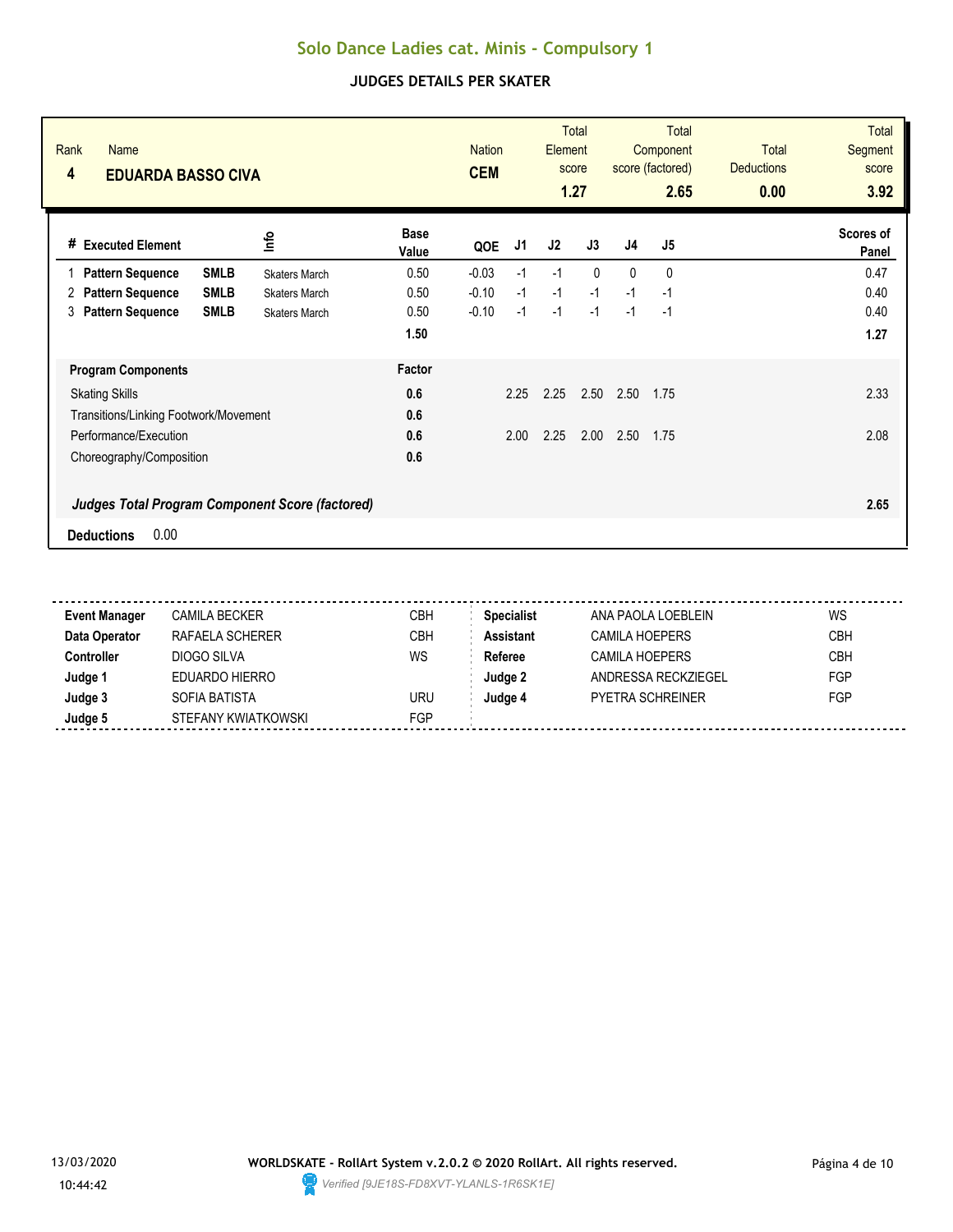| Rank<br><b>Name</b><br>5              | <b>SOPHIA FERRARACIO DE LIMA</b>                       |                      | <b>Nation</b><br><b>CPP</b> |      | <b>Total</b><br>Element<br>score<br>1.07 |      | <b>Total</b><br>Component<br>score (factored)<br>2.80 |      | <b>Total</b><br><b>Deductions</b><br>0.00 | <b>Total</b><br>Segment<br>score<br>3.87 |
|---------------------------------------|--------------------------------------------------------|----------------------|-----------------------------|------|------------------------------------------|------|-------------------------------------------------------|------|-------------------------------------------|------------------------------------------|
| <b>Executed Element</b><br>#          | ٩ų                                                     | <b>Base</b><br>Value | QOE                         | J1   | J2                                       | J3   | J <sub>4</sub>                                        | J5   |                                           | Scores of<br>Panel                       |
| <b>Pattern Sequence</b>               | <b>SMLB</b><br><b>Skaters March</b>                    | 0.50                 | $-0.13$                     | $-1$ | $\mathbf 0$                              | $-2$ | $-2$                                                  | $-1$ |                                           | 0.37                                     |
| <b>Pattern Sequence</b><br>2          | <b>SMLB</b><br><b>Skaters March</b>                    | 0.50                 | $-0.17$                     | $-1$ | $-1$                                     | $-2$ | $-2$                                                  | $-2$ |                                           | 0.33                                     |
| <b>Pattern Sequence</b><br>3          | <b>SMLB</b><br><b>Skaters March</b>                    | 0.50                 | $-0.13$                     | $-1$ | 0                                        | $-1$ | $-2$                                                  | $-2$ |                                           | 0.37                                     |
|                                       |                                                        | 1.50                 |                             |      |                                          |      |                                                       |      |                                           | 1.07                                     |
| <b>Program Components</b>             |                                                        | Factor               |                             |      |                                          |      |                                                       |      |                                           |                                          |
| <b>Skating Skills</b>                 |                                                        | 0.6                  |                             | 2.50 | 2.75                                     | 2.50 | 2.50                                                  | 1.50 |                                           | 2.50                                     |
| Transitions/Linking Footwork/Movement |                                                        | 0.6                  |                             |      |                                          |      |                                                       |      |                                           |                                          |
| Performance/Execution                 |                                                        | 0.6                  |                             | 2.00 | 2.75                                     | 2.00 | 2.50                                                  | 1.75 |                                           | 2.17                                     |
| Choreography/Composition              |                                                        | 0.6                  |                             |      |                                          |      |                                                       |      |                                           |                                          |
|                                       | <b>Judges Total Program Component Score (factored)</b> |                      |                             |      |                                          |      |                                                       |      |                                           | 2.80                                     |
| 0.00<br><b>Deductions</b>             |                                                        |                      |                             |      |                                          |      |                                                       |      |                                           |                                          |

| <b>Event Manager</b> | <b>CAMILA BECKER</b> | СВН        | <b>Specialist</b> | ANA PAOLA LOEBLEIN      | WS         |
|----------------------|----------------------|------------|-------------------|-------------------------|------------|
| Data Operator        | RAFAELA SCHERER      | CBH        | <b>Assistant</b>  | CAMILA HOEPERS          | <b>CBH</b> |
| <b>Controller</b>    | DIOGO SILVA          | WS         | Referee           | <b>CAMILA HOEPERS</b>   | <b>CBH</b> |
| Judge 1              | EDUARDO HIERRO       |            | Judge 2           | ANDRESSA RECKZIEGEL     | FGP        |
| Judge 3              | SOFIA BATISTA        | uru        | Judge 4           | <b>PYETRA SCHREINER</b> | FGP        |
| Judge 5              | STEFANY KWIATKOWSKI  | <b>FGP</b> |                   |                         |            |

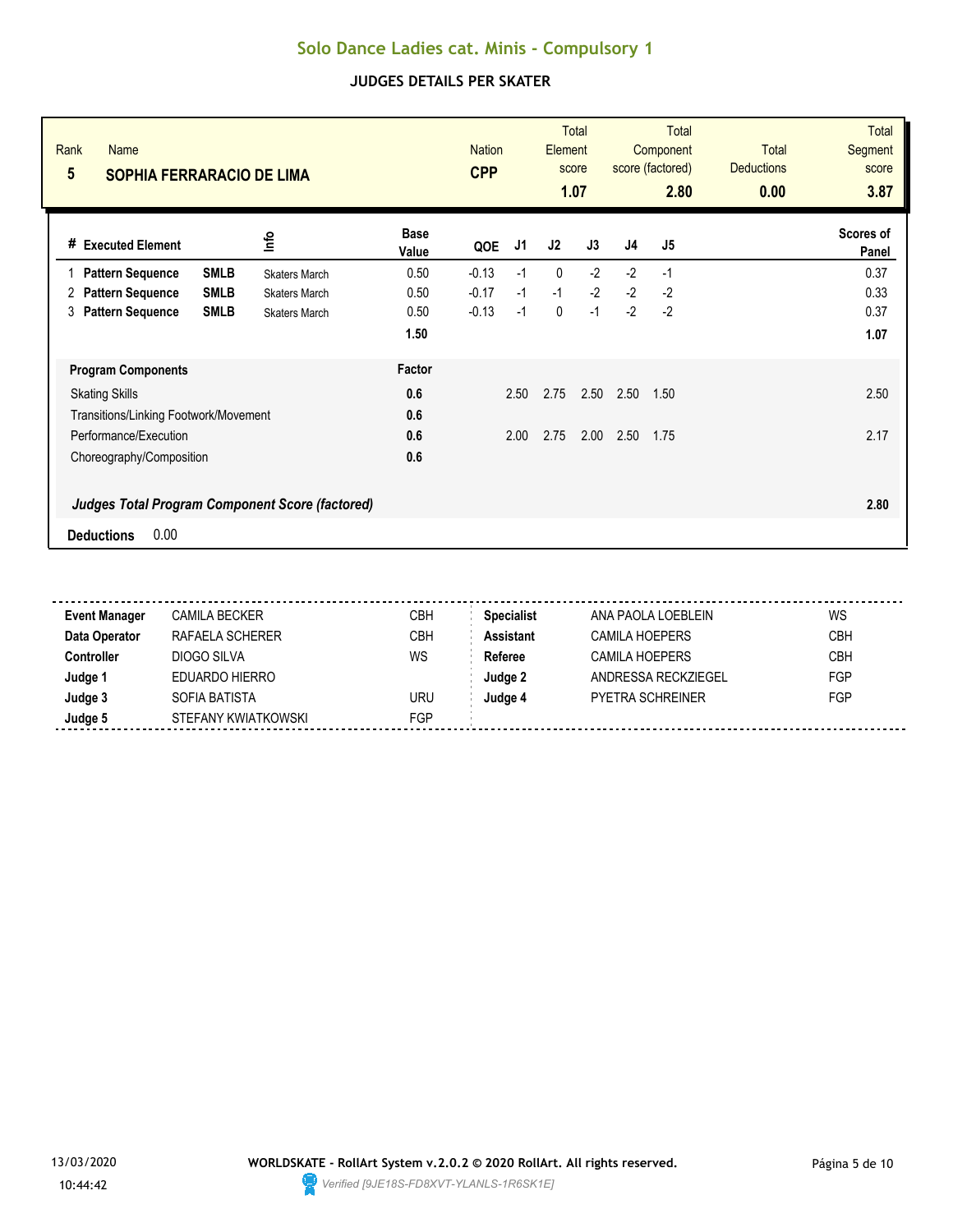| Rank<br><b>Name</b><br>$6\phantom{1}$                  | <b>GABRIELA SALAVERRY TAMINATO</b> |                      | <b>Nation</b><br><b>AAB</b> | <b>Total</b><br>Element<br>score<br>1.14 |      |      | <b>Total</b><br>Component<br>score (factored)<br>2.15 |                | <b>Total</b><br><b>Deductions</b><br>0.00 | <b>Total</b><br><b>Segment</b><br>score<br>3.29 |
|--------------------------------------------------------|------------------------------------|----------------------|-----------------------------|------------------------------------------|------|------|-------------------------------------------------------|----------------|-------------------------------------------|-------------------------------------------------|
| <b>Executed Element</b><br>#                           | lnfo                               | <b>Base</b><br>Value | QOE                         | J1                                       | J2   | J3   | J <sub>4</sub>                                        | J <sub>5</sub> |                                           | Scores of<br>Panel                              |
| <b>SMLB</b><br><b>Pattern Sequence</b>                 | <b>Skaters March</b>               | 0.50                 | $-0.13$                     | $-1$                                     | $-1$ | $-1$ | $-2$                                                  | $-2$           |                                           | 0.37                                            |
| <b>SMLB</b><br><b>Pattern Sequence</b><br>2            | <b>Skaters March</b>               | 0.50                 | $-0.10$                     | $-1$                                     | $-1$ | $-1$ | $-2$                                                  | $-1$           |                                           | 0.40                                            |
| <b>Pattern Sequence</b><br><b>SMLB</b><br>3            | <b>Skaters March</b>               | 0.50                 | $-0.13$                     | $-1$                                     | $-1$ | $-1$ | $-2$                                                  | $-2$           |                                           | 0.37                                            |
|                                                        |                                    | 1.50                 |                             |                                          |      |      |                                                       |                |                                           | 1.14                                            |
| <b>Program Components</b>                              |                                    | Factor               |                             |                                          |      |      |                                                       |                |                                           |                                                 |
| <b>Skating Skills</b>                                  |                                    | 0.6                  |                             | 2.00                                     | 2.00 | 1.75 | 1.75                                                  | 2.00           |                                           | 1.92                                            |
| Transitions/Linking Footwork/Movement                  |                                    | 0.6                  |                             |                                          |      |      |                                                       |                |                                           |                                                 |
| Performance/Execution                                  |                                    | 0.6                  |                             | 1.75                                     | 2.25 | 1.50 | 1.25                                                  | 1.75           |                                           | 1.67                                            |
| Choreography/Composition                               |                                    | 0.6                  |                             |                                          |      |      |                                                       |                |                                           |                                                 |
| <b>Judges Total Program Component Score (factored)</b> |                                    |                      |                             |                                          |      |      |                                                       |                |                                           | 2.15                                            |
| 0.00<br><b>Deductions</b>                              |                                    |                      |                             |                                          |      |      |                                                       |                |                                           |                                                 |

| <b>Event Manager</b> | <b>CAMILA BECKER</b> | СВН        | <b>Specialist</b> | ANA PAOLA LOEBLEIN      | WS         |
|----------------------|----------------------|------------|-------------------|-------------------------|------------|
| Data Operator        | RAFAELA SCHERER      | CBH        | <b>Assistant</b>  | CAMILA HOEPERS          | <b>CBH</b> |
| <b>Controller</b>    | DIOGO SILVA          | WS         | Referee           | <b>CAMILA HOEPERS</b>   | <b>CBH</b> |
| Judge 1              | EDUARDO HIERRO       |            | Judge 2           | ANDRESSA RECKZIEGEL     | FGP        |
| Judge 3              | SOFIA BATISTA        | uru        | Judge 4           | <b>PYETRA SCHREINER</b> | FGP        |
| Judge 5              | STEFANY KWIATKOWSKI  | <b>FGP</b> |                   |                         |            |

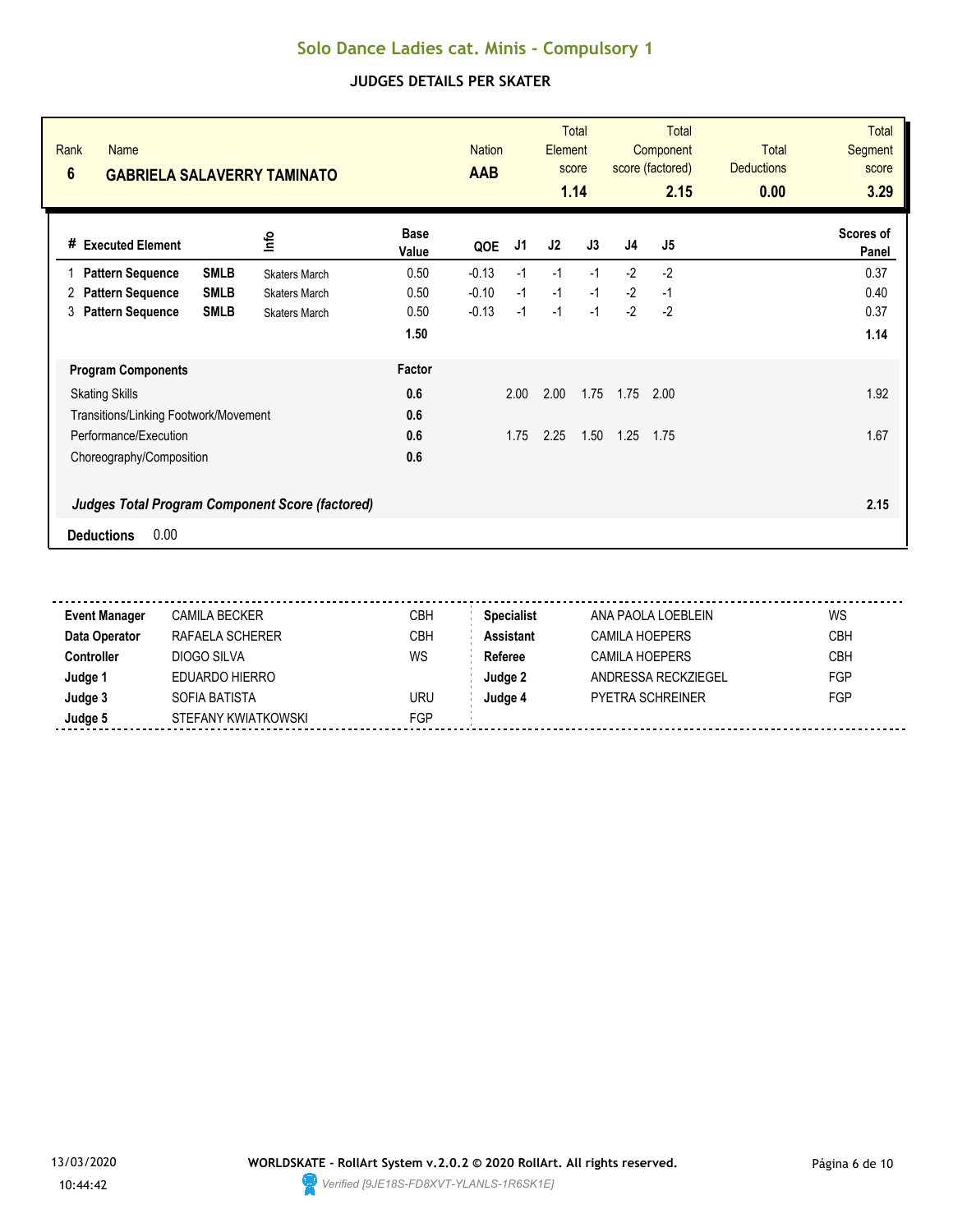| Rank<br><b>Name</b><br>7                               | <b>MARIA LUIZA MARQUES DA SILVA</b> |                      | <b>Nation</b><br><b>CPS</b> |      | <b>Total</b><br><b>Element</b><br>score<br>1.03 |      | <b>Total</b><br>Component<br>score (factored)<br>2.15 |                | <b>Total</b><br><b>Deductions</b><br>0.00 | <b>Total</b><br><b>Segment</b><br>score<br>3.18 |
|--------------------------------------------------------|-------------------------------------|----------------------|-----------------------------|------|-------------------------------------------------|------|-------------------------------------------------------|----------------|-------------------------------------------|-------------------------------------------------|
| <b>Executed Element</b><br>#                           | lnfo                                | <b>Base</b><br>Value | QOE                         | J1   | J2                                              | J3   | J <sub>4</sub>                                        | J <sub>5</sub> |                                           | <b>Scores of</b><br>Panel                       |
| <b>Pattern Sequence</b><br><b>SMLB</b>                 | <b>Skaters March</b>                | 0.50                 | $-0.17$                     | $-2$ | $-1$                                            | $-1$ | $-2$                                                  | $-2$           |                                           | 0.33                                            |
| <b>SMLB</b><br><b>Pattern Sequence</b><br>2            | <b>Skaters March</b>                | 0.50                 | $-0.17$                     | $-2$ | $-1$                                            | $-1$ | $-2$                                                  | $-2$           |                                           | 0.33                                            |
| <b>Pattern Sequence</b><br><b>SMLB</b><br>3            | <b>Skaters March</b>                | 0.50                 | $-0.13$                     | $-1$ | $-1$                                            | $-1$ | $-2$                                                  | $-3$           |                                           | 0.37                                            |
|                                                        |                                     | 1.50                 |                             |      |                                                 |      |                                                       |                |                                           | 1.03                                            |
| <b>Program Components</b>                              |                                     | Factor               |                             |      |                                                 |      |                                                       |                |                                           |                                                 |
| <b>Skating Skills</b>                                  |                                     | 0.6                  |                             | 2.25 | 1.75                                            | 2.25 | 1.50                                                  | 1.75           |                                           | 1.92                                            |
| Transitions/Linking Footwork/Movement                  |                                     | 0.6                  |                             |      |                                                 |      |                                                       |                |                                           |                                                 |
| Performance/Execution                                  |                                     | 0.6                  |                             | 2.00 | 1.75                                            | 1.75 | 1.25                                                  | 1.50           |                                           | 1.67                                            |
| Choreography/Composition                               |                                     | 0.6                  |                             |      |                                                 |      |                                                       |                |                                           |                                                 |
| <b>Judges Total Program Component Score (factored)</b> |                                     |                      |                             |      |                                                 |      |                                                       |                |                                           | 2.15                                            |
| 0.00<br><b>Deductions</b>                              |                                     |                      |                             |      |                                                 |      |                                                       |                |                                           |                                                 |

| <b>Event Manager</b> | CAMILA BECKER       | CBH        | <b>Specialist</b> | ANA PAOLA LOEBLEIN      | WS         |
|----------------------|---------------------|------------|-------------------|-------------------------|------------|
| Data Operator        | RAFAELA SCHERER     | CBH        | <b>Assistant</b>  | CAMILA HOEPERS          | <b>CBH</b> |
| Controller           | DIOGO SILVA         | WS         | Referee           | <b>CAMILA HOEPERS</b>   | <b>CBH</b> |
| Judge 1              | EDUARDO HIERRO      |            | Judge 2           | ANDRESSA RECKZIEGEL     | FGP        |
| Judge 3              | SOFIA BATISTA       | URU        | Judge 4           | <b>PYETRA SCHREINER</b> | FGP        |
| Judge 5              | STEFANY KWIATKOWSKI | <b>FGP</b> |                   |                         |            |

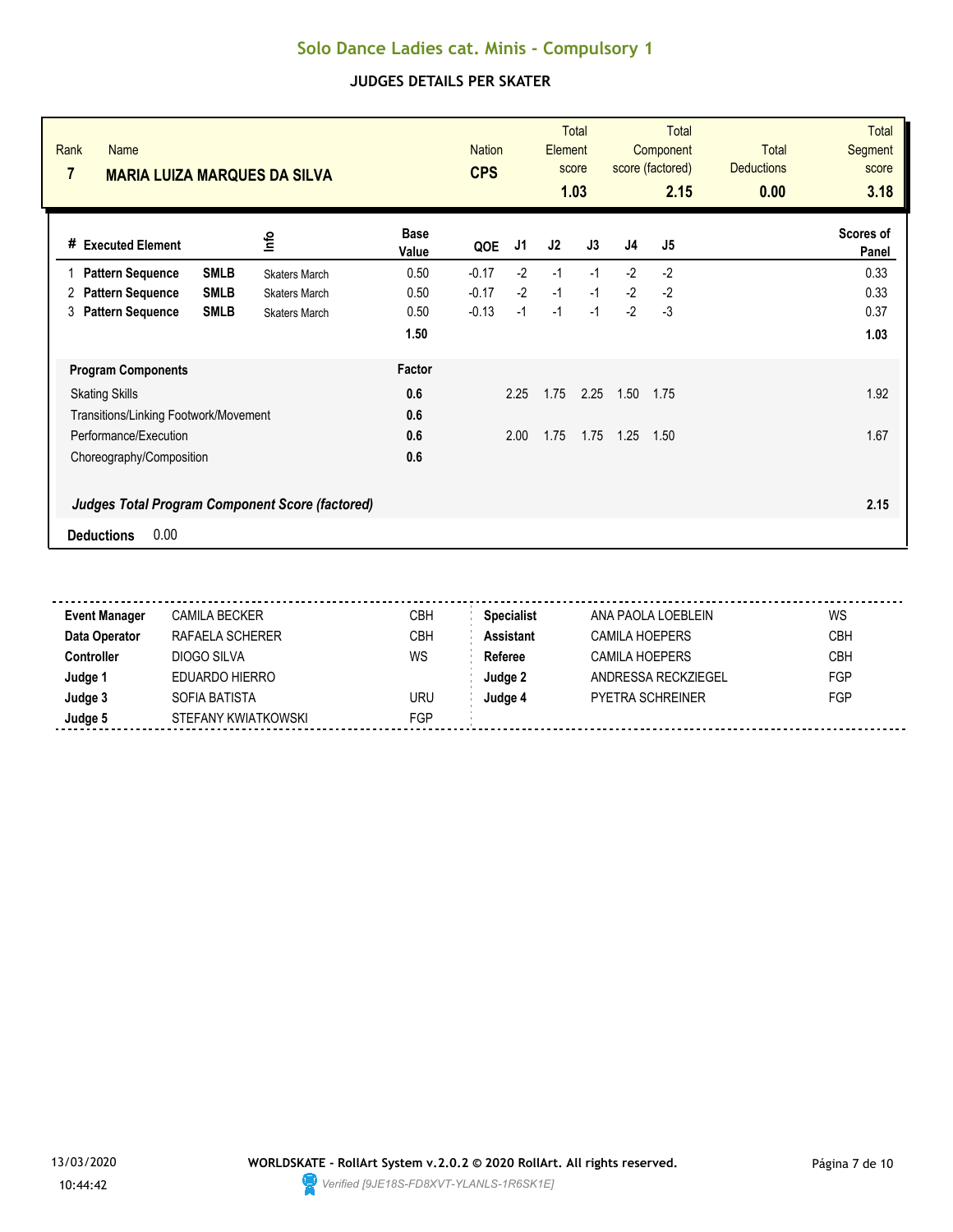| Rank<br><b>Name</b><br>8<br><b>MANUELA FLORES STERNBERG</b> | <b>Nation</b><br><b>PAP</b>                            |                      | Total<br>Element<br>score<br>0.40 |      | <b>Total</b><br>Component<br>score (factored)<br>2.80 |              | <b>Total</b><br><b>Deductions</b><br>$-0.50$ | <b>Total</b><br><b>Segment</b><br>score<br>2.70 |  |                           |
|-------------------------------------------------------------|--------------------------------------------------------|----------------------|-----------------------------------|------|-------------------------------------------------------|--------------|----------------------------------------------|-------------------------------------------------|--|---------------------------|
| <b>Executed Element</b><br>#                                | lnfo                                                   | <b>Base</b><br>Value | QOE                               | J1   | J2                                                    | J3           | J <sub>4</sub>                               | J <sub>5</sub>                                  |  | <b>Scores of</b><br>Panel |
| <b>Pattern Sequence</b>                                     | <b>NLPD</b><br>No Level Pattern Dance                  | 0.00                 | 0.00                              | $-2$ | $-1$                                                  | $-2$         | $-2$                                         | $-2$                                            |  | 0.00                      |
| <b>Pattern Sequence</b><br>2                                | <b>NLPD</b><br>No Level Pattern Dance                  | 0.00                 | 0.00                              | $-2$ | $\circ$                                               | $-2$         | $-2$                                         | $-2$                                            |  | 0.00                      |
| <b>Pattern Sequence</b><br>3                                | <b>SMLB</b><br><b>Skaters March</b>                    | 0.50                 | $-0.10$                           | $-1$ | $-1$                                                  | $\mathbf{0}$ | $-2$                                         | $-1$                                            |  | 0.40                      |
|                                                             |                                                        | 0.50                 |                                   |      |                                                       |              |                                              |                                                 |  | 0.40                      |
| <b>Program Components</b>                                   |                                                        | Factor               |                                   |      |                                                       |              |                                              |                                                 |  |                           |
| <b>Skating Skills</b>                                       |                                                        | 0.6                  |                                   | 2.25 | 2.50                                                  | 3.00         | 2.75                                         | 2.00                                            |  | 2.50                      |
| Transitions/Linking Footwork/Movement                       |                                                        | 0.6                  |                                   |      |                                                       |              |                                              |                                                 |  |                           |
| Performance/Execution                                       |                                                        | 0.6                  |                                   | 2.00 | 2.50                                                  | 1.75         | 2.50                                         | 2.00                                            |  | 2.17                      |
| Choreography/Composition                                    |                                                        | 0.6                  |                                   |      |                                                       |              |                                              |                                                 |  |                           |
|                                                             | <b>Judges Total Program Component Score (factored)</b> |                      |                                   |      |                                                       |              |                                              |                                                 |  | 2.80                      |
| $-0.50$<br><b>Deductions</b>                                | Time Violation:0,5                                     |                      |                                   |      |                                                       |              |                                              |                                                 |  |                           |

| <b>Event Manager</b> | CAMILA BECKER       | СВН | <b>Specialist</b> | ANA PAOLA LOEBLEIN      | WS         |
|----------------------|---------------------|-----|-------------------|-------------------------|------------|
| Data Operator        | RAFAELA SCHERER     | СВН | <b>Assistant</b>  | <b>CAMILA HOEPERS</b>   | <b>CBH</b> |
| Controller           | DIOGO SILVA         | WS  | Referee           | <b>CAMILA HOEPERS</b>   | <b>CBH</b> |
| Judge '              | EDUARDO HIERRO      |     | Judge 2           | ANDRESSA RECKZIEGEL     | FGP        |
| Judge 3              | SOFIA BATISTA       | URU | Judge 4           | <b>PYETRA SCHREINER</b> | FGP        |
| Judge 5              | STEFANY KWIATKOWSKI | FGP |                   |                         |            |

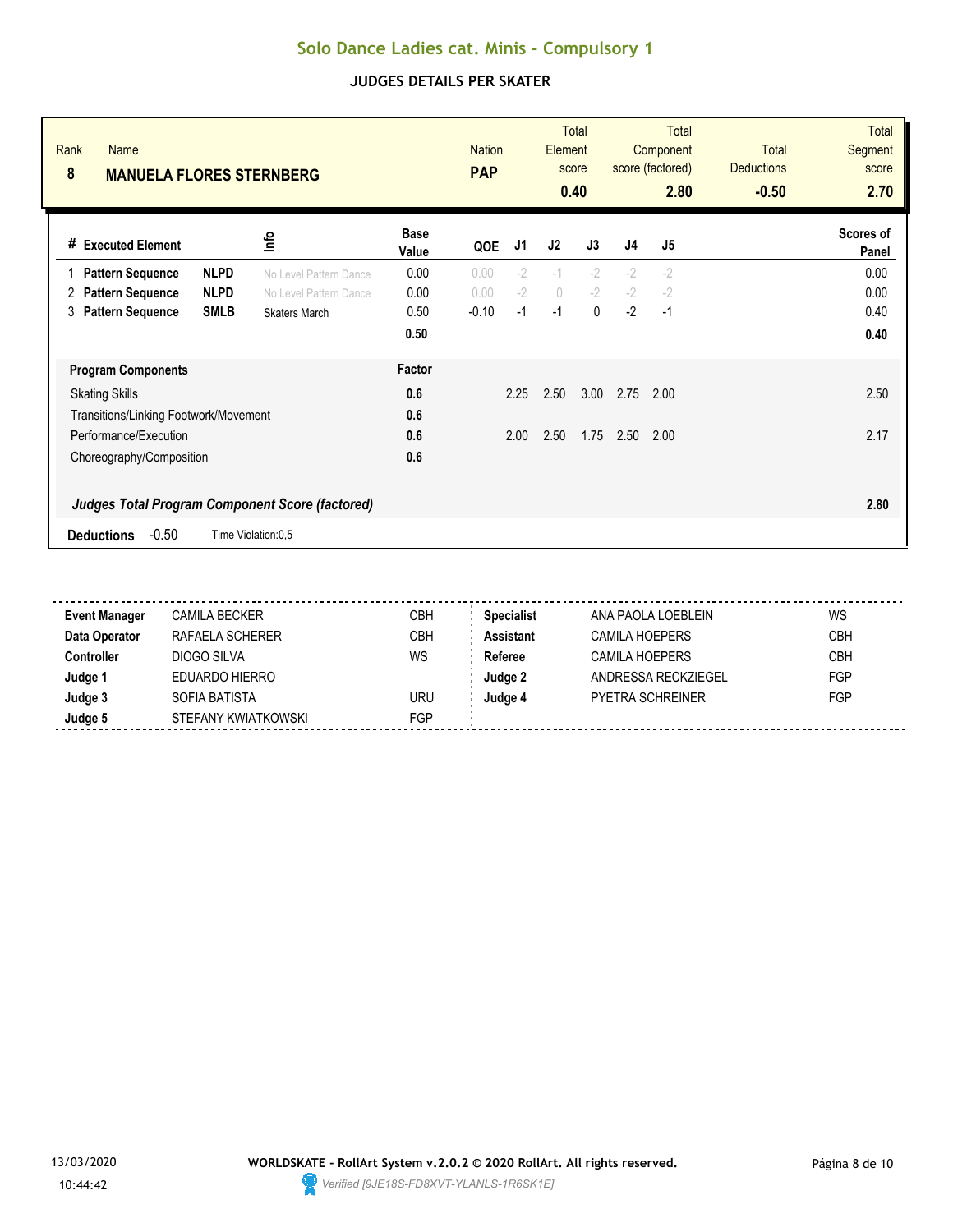| Rank<br><b>Name</b><br>9<br><b>GABRIELLE ROLIM FELIX PINTO</b>                                                                                   | <b>Nation</b><br><b>CEM</b>                                                                                           |                                    | <b>Total</b><br><b>Element</b><br>score<br>0.37 |                      | Total<br>Component<br>score (factored)<br>2.10 |                      | Total<br><b>Deductions</b><br>0.00 | <b>Total</b><br><b>Segment</b><br>score<br>2.47 |  |                              |
|--------------------------------------------------------------------------------------------------------------------------------------------------|-----------------------------------------------------------------------------------------------------------------------|------------------------------------|-------------------------------------------------|----------------------|------------------------------------------------|----------------------|------------------------------------|-------------------------------------------------|--|------------------------------|
| <b>Executed Element</b><br>#                                                                                                                     | lnfo                                                                                                                  | <b>Base</b><br>Value               | QOE                                             | J1                   | J2                                             | J3                   | J <sub>4</sub>                     | J <sub>5</sub>                                  |  | Scores of<br>Panel           |
| <b>Pattern Sequence</b><br><b>Pattern Sequence</b><br>2<br><b>Pattern Sequence</b><br>3                                                          | <b>SMLB</b><br><b>Skaters March</b><br><b>NLPD</b><br>No Level Pattern Dance<br><b>NLPD</b><br>No Level Pattern Dance | 0.50<br>0.00<br>0.00<br>0.50       | $-0.13$<br>0.00<br>0.00                         | $-2$<br>$-2$<br>$-1$ | $-1$<br>$-1$<br>$-1$                           | $-1$<br>$-2$<br>$-2$ | $-1$<br>$-2$<br>$-2$               | $-2$<br>$-2$<br>$-2$                            |  | 0.37<br>0.00<br>0.00<br>0.37 |
| <b>Program Components</b><br><b>Skating Skills</b><br>Transitions/Linking Footwork/Movement<br>Performance/Execution<br>Choreography/Composition |                                                                                                                       | Factor<br>0.6<br>0.6<br>0.6<br>0.6 |                                                 | 2.00<br>1.50         | 1.75<br>2.00                                   | 2.00<br>1.75         | 1.50<br>1.50                       | 1.75<br>1.75                                    |  | 1.83<br>1.67                 |
| 0.00<br><b>Deductions</b>                                                                                                                        | <b>Judges Total Program Component Score (factored)</b>                                                                |                                    |                                                 |                      |                                                |                      |                                    |                                                 |  | 2.10                         |

| <b>Event Manager</b> | <b>CAMILA BECKER</b> | СВН        | <b>Specialist</b> | ANA PAOLA LOEBLEIN      | WS         |
|----------------------|----------------------|------------|-------------------|-------------------------|------------|
| Data Operator        | RAFAELA SCHERER      | CBH        | <b>Assistant</b>  | CAMILA HOEPERS          | <b>CBH</b> |
| <b>Controller</b>    | DIOGO SILVA          | WS         | Referee           | <b>CAMILA HOEPERS</b>   | <b>CBH</b> |
| Judge 1              | EDUARDO HIERRO       |            | Judge 2           | ANDRESSA RECKZIEGEL     | FGP        |
| Judge 3              | SOFIA BATISTA        | uru        | Judge 4           | <b>PYETRA SCHREINER</b> | FGP        |
| Judge 5              | STEFANY KWIATKOWSKI  | <b>FGP</b> |                   |                         |            |